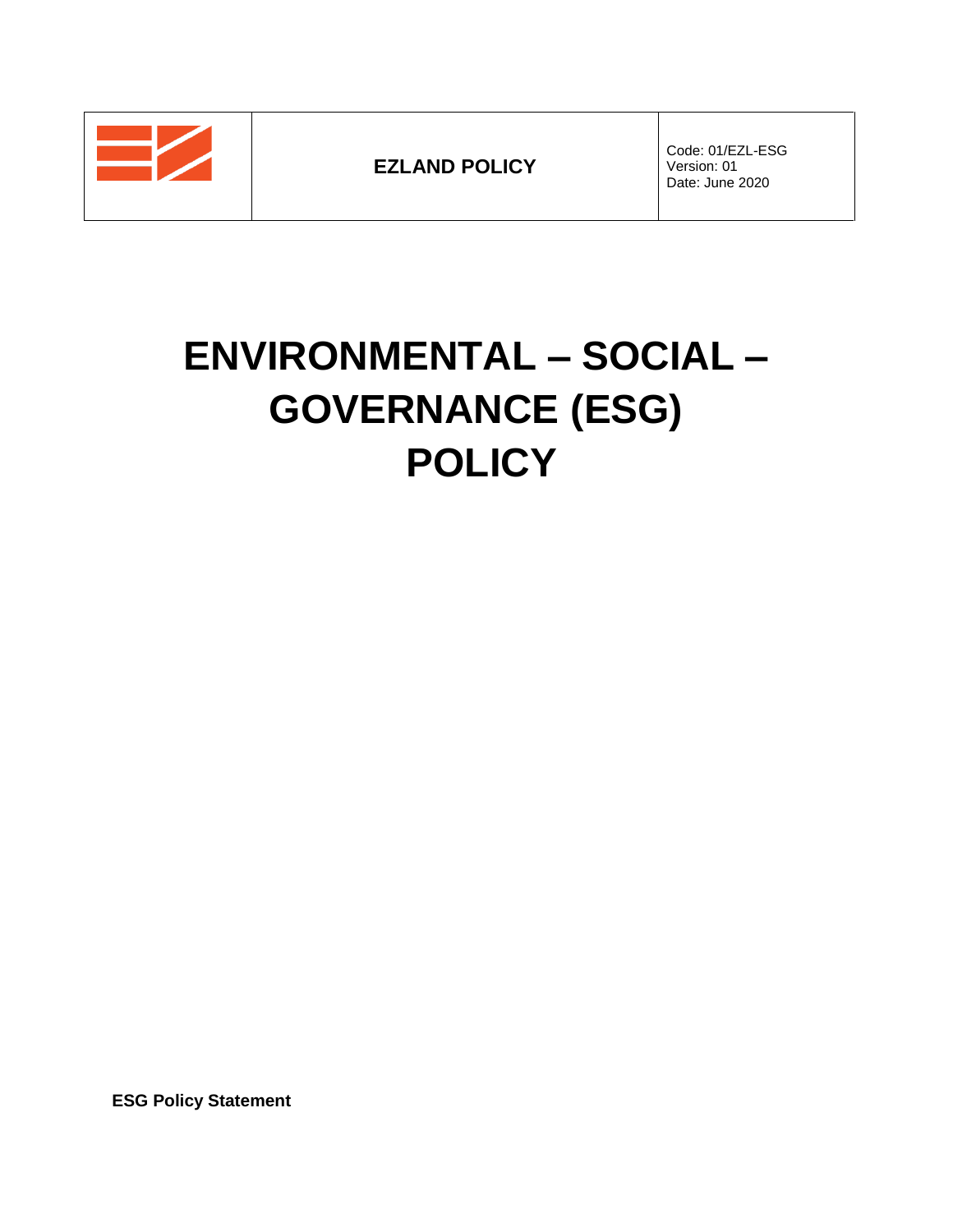Responsible investment and development are 2 key priorities for EZLand (the "Company"). At EZ Land, we recognize the importance of the non-financial factors of Environmental, Social, and Governance (ESG) in our decisions and their impacts on our investment performance and longterm business sustainability.

As such, we are continuously working to review and incorporate the ESG metrics into our processes and procedures to reflect the Company's ethics and principles. We believe that a responsible approach towards our projects, our stakeholders, including our employees, investors, vendors, and the local communities, the environment and society is essential to our success and the way we are doing business. We also seek to educate our employees and our stakeholders further on these ESG issues to strengthen our sustainability culture.

We strive to be a responsible corporate citizen in complying with industry standard ESG guidelines and best practices, and actively manage ESG considerations and risks effectively.

## **Environmental Policy**

As a developer of properties, EZLand is committed to managing and reducing the environmental footprint of our operations and our projects.

- Identify and track the environmental impacts associated with the Company's activities and set targets to continually improve environmental performance and minimize negative impacts;
- Reject one-time use plastic items in the Company's events such as plastic water bottles, plastic plates and utensils, plastic bags, etc;
- Encourage reuse and recycle as much as possible in providing sorting bins for the Company's trash and having a pick-up program for the recyclables;
- Educate and enhance our employees' awareness about environmental issues;
- Communicate our environmental commitment and policy to those with whom the Company works, including employees, contractors, suppliers, and customers;
- Use Energy Rating scheme such as ENERGY STAR to evaluate and purchase appliances and devices for our operation and projects;
- Use water-efficient fixtures that perform at least 20% better than baseline per EDGE standard for our operation and projects;
- Take into account environmental considerations in site analyzing and acquisition as well as procurement policy;
- Promote the use of environmentally friendly materials and technology in the design, construction, operation, and maintenance of the Company's office and projects;
- Locally extracted materials;
- Waste management in construction site;
- Sourcing waste to recycle.

## S**ocial Policy**

EZLand considers our relationship with the local communities an essential component of our business strategy. We are committed to giving back to foster economic development in the community in which we operate.

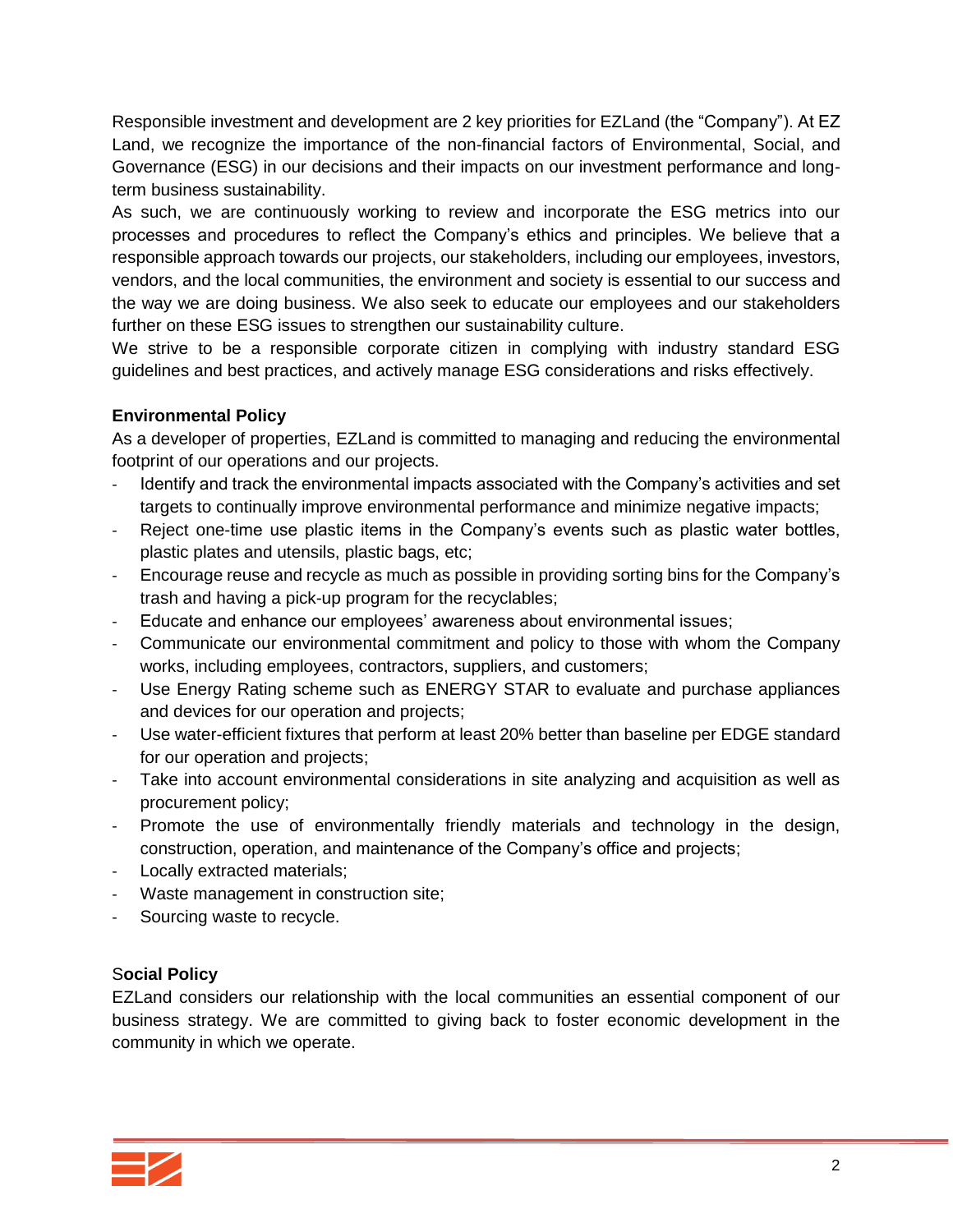For every new development project, we are committed to allocate 0.1% of our total project budget to various charitable support and partnerships with the non-profit organizations whose work is addressing the below social and environmental issues:

- Plastic Reduction
- Climate Change
- Wildlife Protection
- Habitat Preservation
- Gender Inequality
- Diversity and Inclusion
- **Education**
- Health and Wellness
- Arts and Culture

We encourage and provide opportunities for employees to offer their time and skills to serve the community through volunteer/service events in an effort to help solve social issues.

## **Governance Policy**

EZLand respects the fundamental human rights of our employees at the Company and also those of our supply chain, as outlined in our Human Rights policy, section 6 of our Code of Business Conduct. Some of the best practices we specifically consider are as below:

- No employee should be below the local legal minimum age;
- Workers should not be forced, bonded, indentured, or subjected to involuntary prison labor;
- Always be non-discriminatory (whether on grounds of gender, race or disability), and adopt equality and diversity in employment practices;
- Treat the employees with respect and dignity and provide a work environment that is free from unlawful discrimination and harassment.

EZLand also aspires to the highest standard of ethical conduct and we have a zero tolerance policy towards any violation of our Code of Business Conduct. We hold our suppliers to the same standards in their business practices and daily interactions.

- Always comply with both the letter and the spirit of the law, wherever it applies;
- No bribery or corruption;
- The management structures and policies reflect the need for transparency, accountability, and equality in the management of our businesses;
- Comply with the local legal minimum wages where applicable and are encouraged to follow local voluntary codes.

## **Safety and Welfare Policy**

The safety and well-being of our employees and those of our clients/contractors/vendors/suppliers are of the utmost importance to the Company.

EZLand is committed to provide adequate and safe working conditions and comply with applicable health and safety policies and laws. Our employees who perform work on site receive bi-annual training with regard to site safety and their own obligations with regard to ensuring the safety of themselves and other employees.